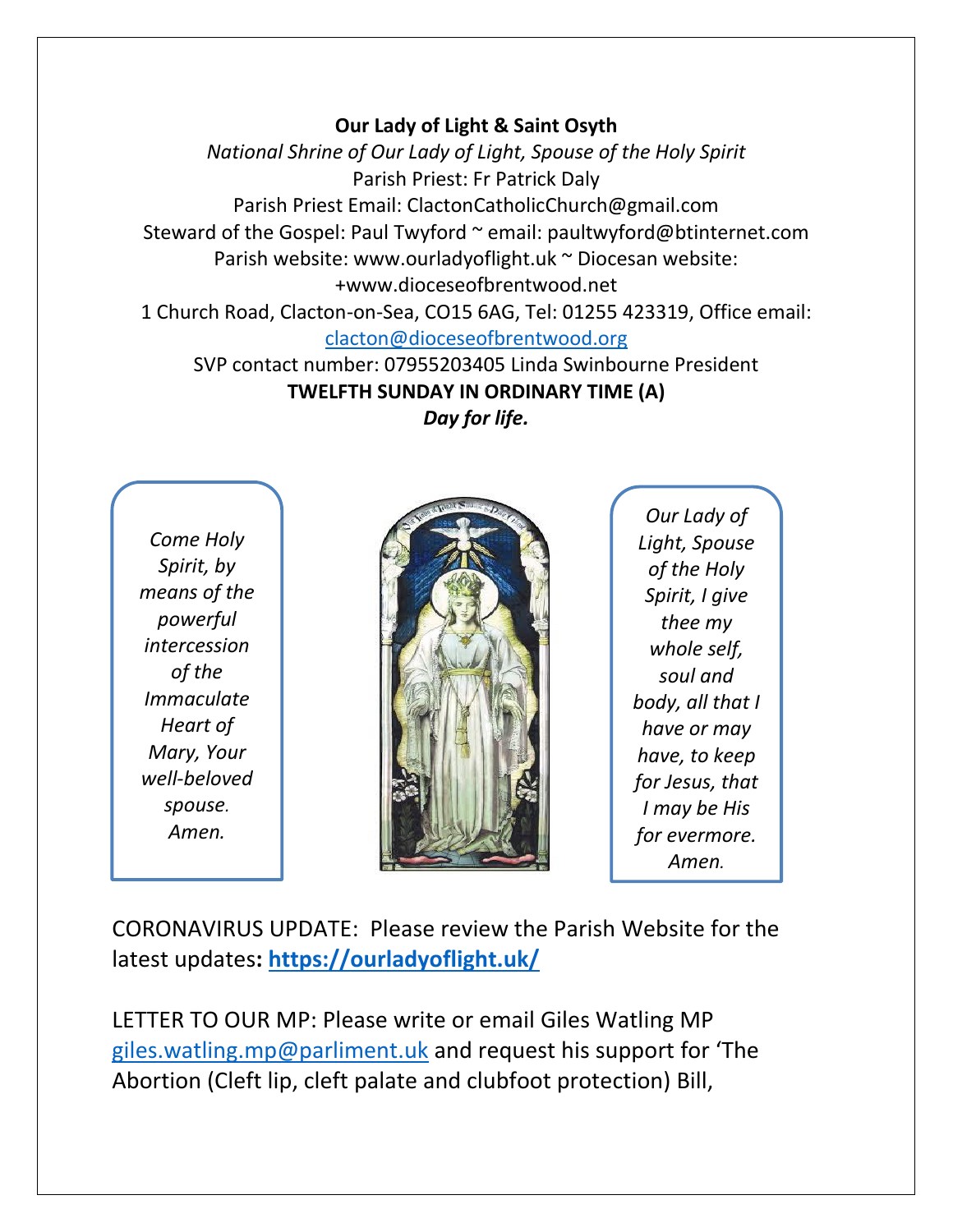which [received its First Reading](https://righttolife.org.uk/news/abortion-cleft-lip-cleft-palate-and-club-foot-bill-receives-first-reading/) in the House of Commons on 3 June 2020 and seeks to clarify in law that cleft palate, cleft lip, cleft palate and lip, and clubfoot are not grounds for abortion in the UK.

CHURCH OPENING FOR PERSONAL PRAYER: Thank you for those who have generously volunteered to help with stewarding and cleaning. I am now in the process of completing the formalities for opening the church on Saturdays, but I still need more volunteers. Anybody volunteering needs to be 18 to 65 years old with no underlying health conditions. If you can help, please email your details to me. Thank you. Fr Patrick

FUNERALS: The following funerals are taking place next week: Monday 22nd June: James Cotter Dec'd Friday 26th June: Dara Griffin Dec'd Please pray for the repose of their souls and for the support of their grieving families.

## **MATTHEW 10:26-33**

In today's Gospel from Matthew, Jesus tells the Apostles, "Do not be afraid of those who kill the body but cannot kill the soul; fear him rather who can destroy both body and soul in hell". He continues, "So if anyone declares himself for me in the presence of men, I will declare myself for him in the presence of my Father in heaven". Jesus was not speaking exclusively to His Apostles; He is also speaking to us here today.

In Baptism, we are freed from original sin; we become temples of the Holy Spirit; we become members of the Body of Christ; and we become adopted Sons and Daughters of God the Father. In Baptism, we entered into the very life of the Blessed Trinity. In Baptism, we are given rights within the Church: the right to make our First Holy Communion, the right to be Confirmed, the right to be Married in the Church, the right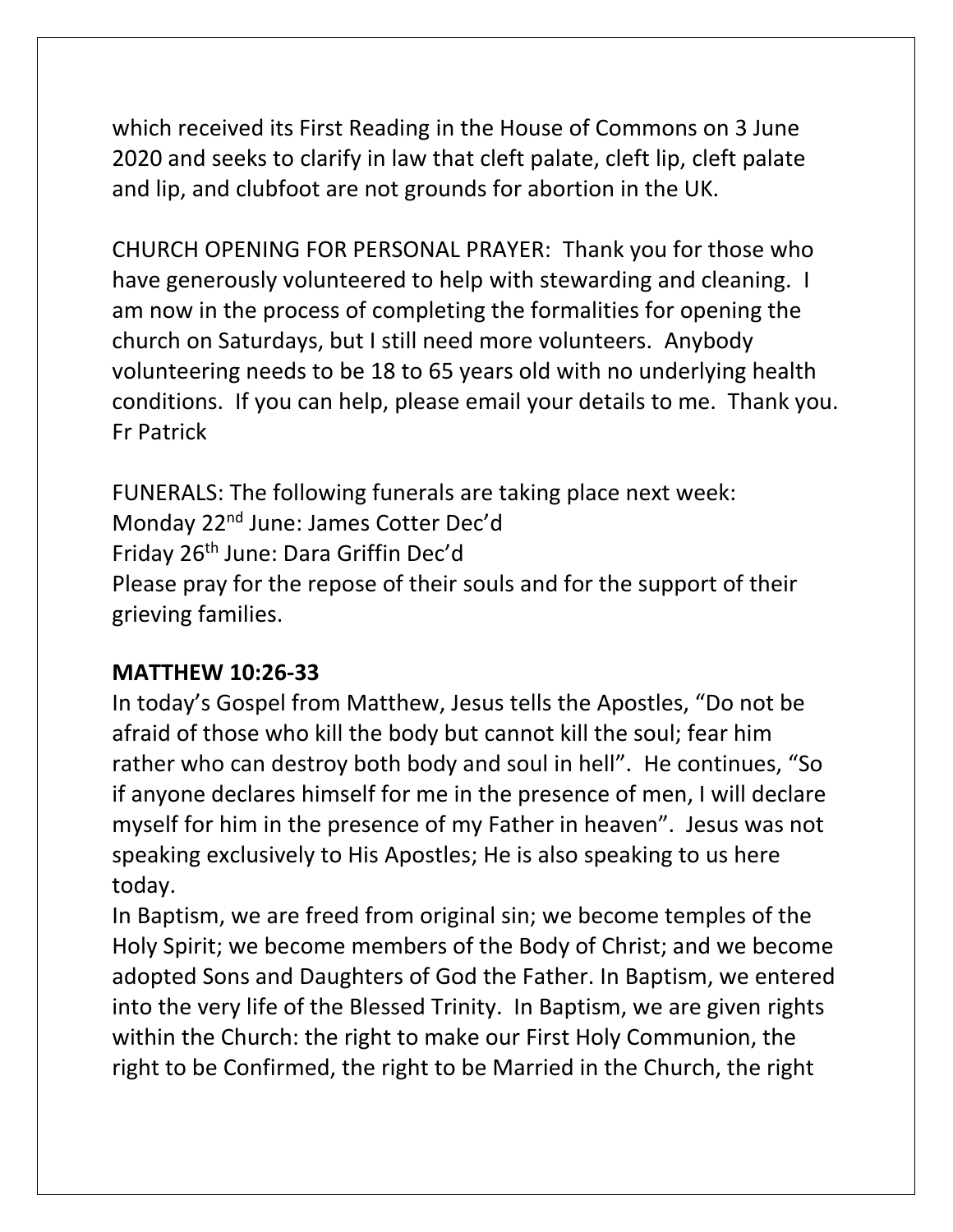to have our children baptised into the Church, and finally the right to be buried by the Church.

The gift of our personal Baptism is the greatest gift from God. With this gift, we must remember that there also come great and grave responsibilities. We have the responsibility to practice and feed our faith, through regular reception of the Holy Sacraments, and most especially the Holy Eucharist at Sunday Mass. We have the responsibility to be active members of our parish community, and to contribute to the well-being of the parish. We also have the solemn responsibility to profess our Baptismal faith before all men and women. The current culture in society tells us that religion is a private and personal matter. It is not considered acceptable for people to express their religious faith in public. It is something that one should keep to oneself. This Gospel reminds all of us here that our faith is not a private matter. We are commissioned by Jesus Christ, through our Baptism to proclaim our faith to the world. There has never been a greater need for the world to hear the message of the Good News: 'Jesus Christ through His death and resurrection has won salvation for all who believe in Him'.

It has been said that Christianity is not just counter-cultural, but it is dangerous! We are disciples of Jesus Christ and follow in His footsteps. Jesus faced abuse and rejection on earth. As the disciple is not greater than the master: we also must be prepared for mistreatment in professing our faith. We should never fear to speak of our faith to others. When we speak of our faith, we do not speak alone. Through the action of the Holy Spirit, Jesus Christ is present with us and will always guide us in what we should say. We should always be aware that we are in the care of God. We do not walk alone in this life. As a child places their hand into the hand of a loving parent, we place our trust into the hand of Jesus Christ. To place our lives into the power of this world is to risk our eternal salvation. To place our lives into the power of Jesus Christ is to guarantee our eternal salvation. If we are faithful to Christ, He will always be faithful to us.